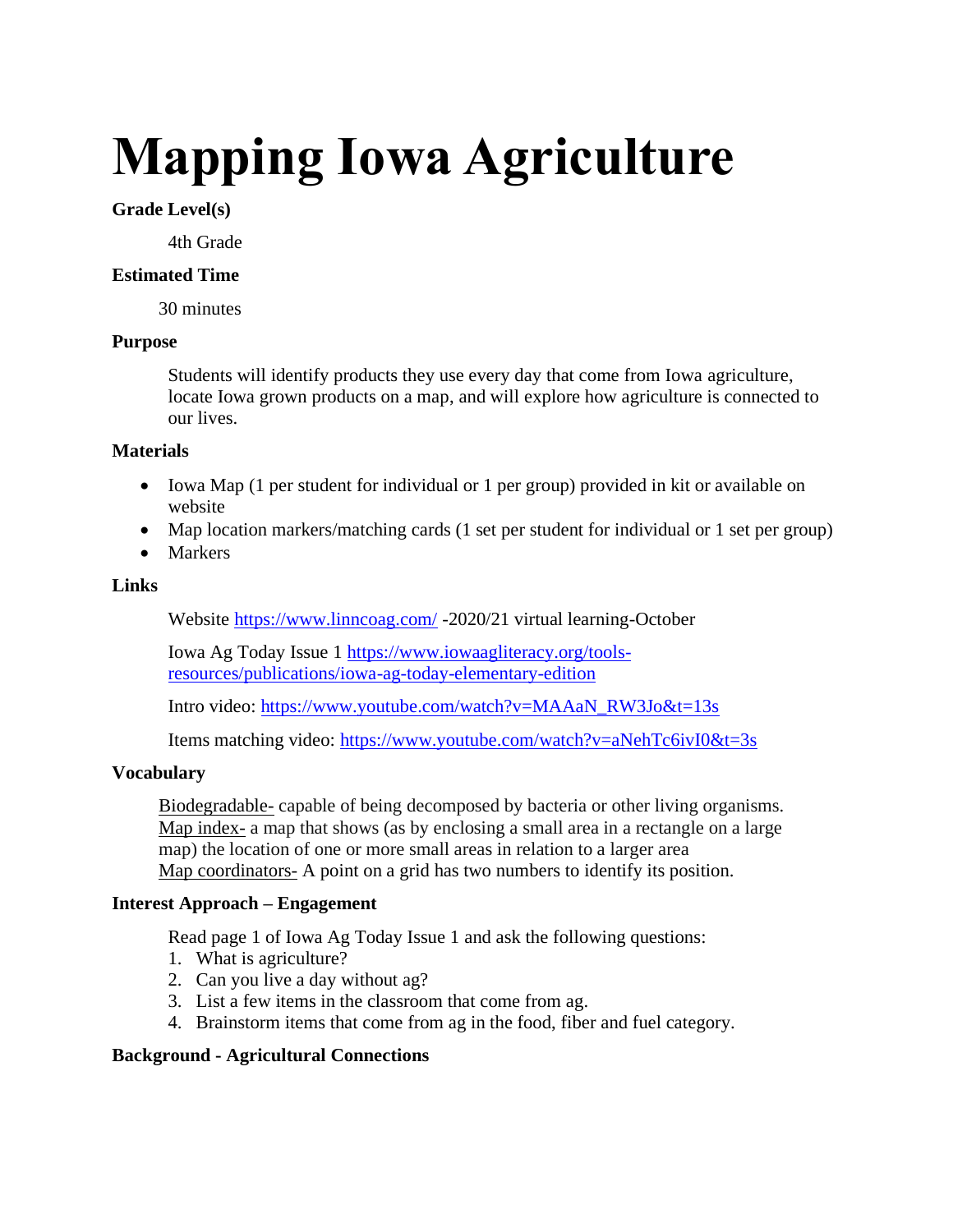Many agricultural and food products are not only grown in Iowa, but also produced and processed here. Students will learn about a few towns and the homes to one or more company/farm known for making the listed products. Crops and animals are raised all over the state.

## **Procedures**

1. Introduce the lesson by showing the students the Items Matching video.

*Iowa grows a lot of things that we use every day! I have a bag of corn starch here, which comes from \_\_\_\_\_\_\_\_\_? Is this the kind of corn that we eat on the cob or is it different?* 

*I also have some vegetable oil which is made of soybeans that we grow in Iowa and some water. I'm going to mix all of these ingredients together. For the final step we'd need a microwave, what do you think would happen if I microwaved this plastic bag?* 

*Would it melt? Explode? Get big and puffy?* 

*I have a bag here that I did microwave, what is this stuff? It's corn plastic, let the students feel and touch.* 

*Corn plastic is more biodegradable than other plastics, why is that better for the environment?* 

*Iowa grows a lot of corn because we have such great natural resources. What is an example of the natural resource's farmers use to grow corn? Since we have so much corn scientists have discovered many uses for the corn we have. Examples include, cloth, hand sanitizer, plastic, and much more!*

- *2.* Group students into two's and have them view their Iowa map or keep as an individual activity. *What is this a map of? What direction on the map is North, East, South, West? Where are we at on the map?*
- 3. Explain: we are going to use mystery cards to discover items from Iowa agriculture. We are also going to connect each item to a place on the map.
- 4. Read the mystery card and try to guess what product it might be talking about. Look at the products and match the mystery card with the correct product card. If you get stuck, read the next card and narrow down the ones you do know. (this can be done individually or as a group activity- brainstorming as a class)
- 5. Draw a circle around the correct town; color a picture or write the name of the product in the corresponding county.